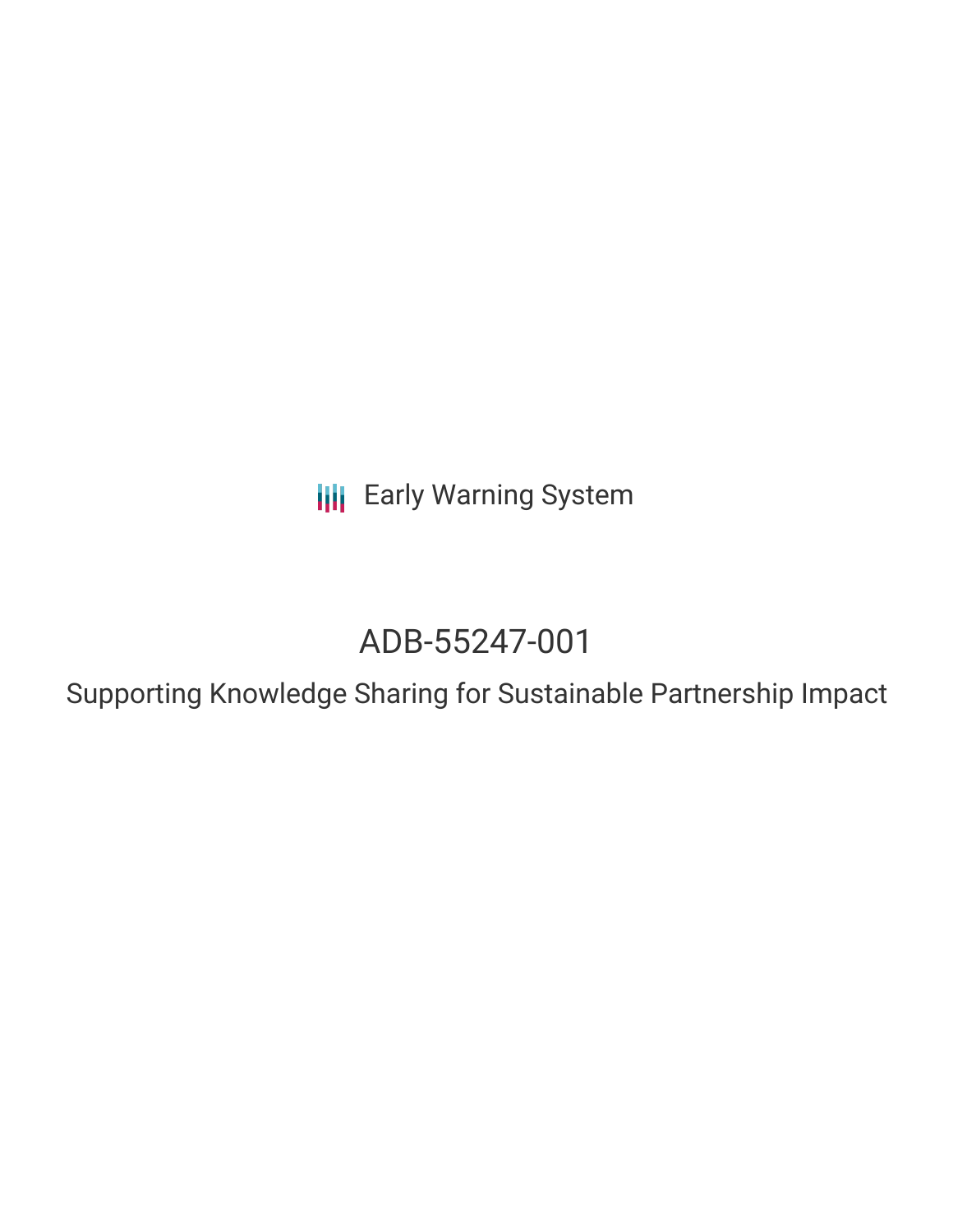

### **Quick Facts**

| <b>Countries</b>               | Mongolia                                  |
|--------------------------------|-------------------------------------------|
| <b>Financial Institutions</b>  | Asian Development Bank (ADB)              |
| <b>Status</b>                  | Active                                    |
| <b>Bank Risk Rating</b>        | U                                         |
| <b>Voting Date</b>             | 2021-06-29                                |
| <b>Sectors</b>                 | Law and Government, Technical Cooperation |
| <b>Investment Type(s)</b>      | <b>Advisory Services</b>                  |
| <b>Investment Amount (USD)</b> | $$0.23$ million                           |
|                                |                                           |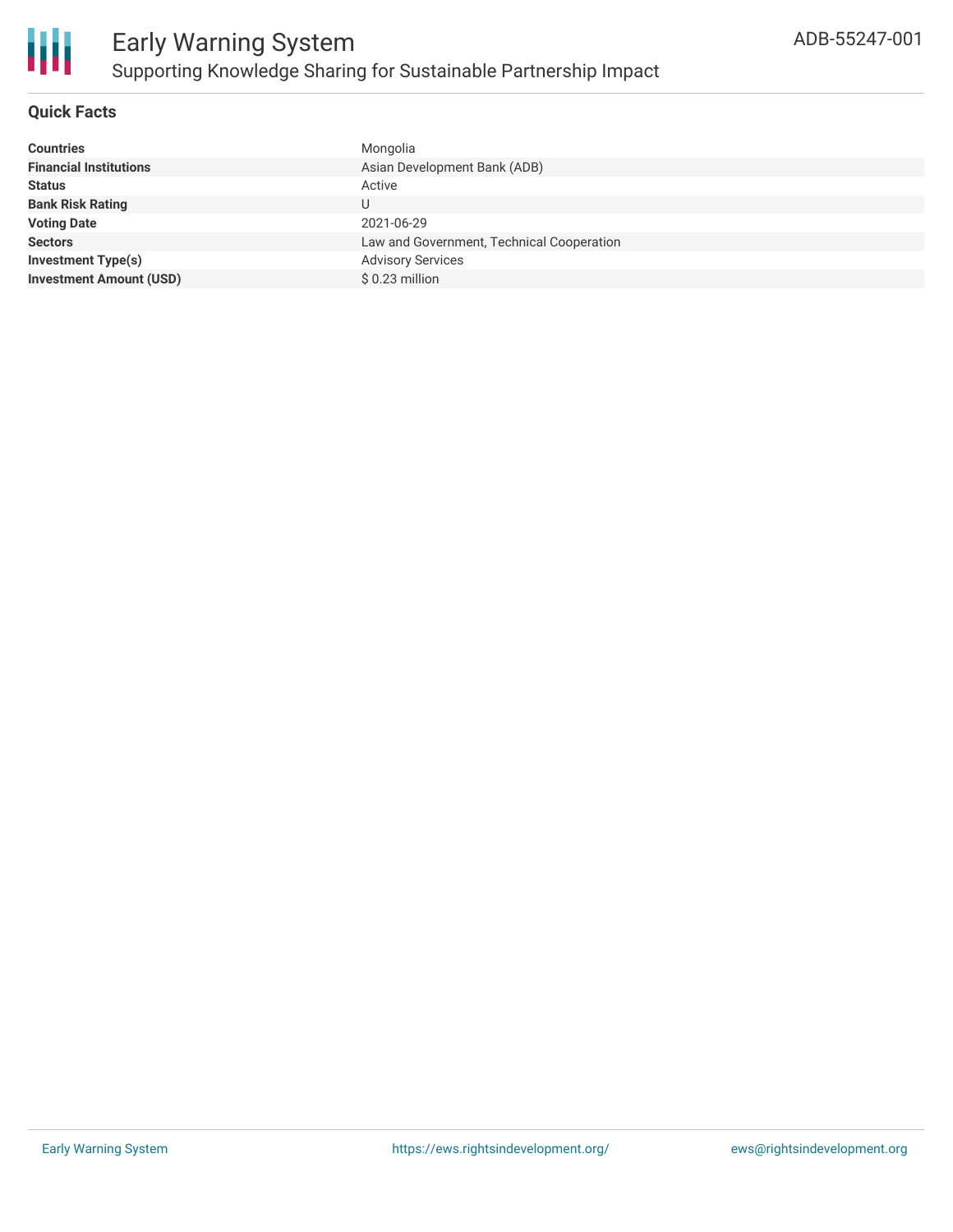

### **Project Description**

According to the Bank's website, the project provides technical assistance to the ADB Resident Mission in Mongolia to commemorate the partnership anniversary through series of knowledge-sharing events and activities to engage all ADB's key stakeholders in a forward-looking discussion. A year-round commemoration includes provincial-level regional conferences, nationwide competitions, and a high-level event.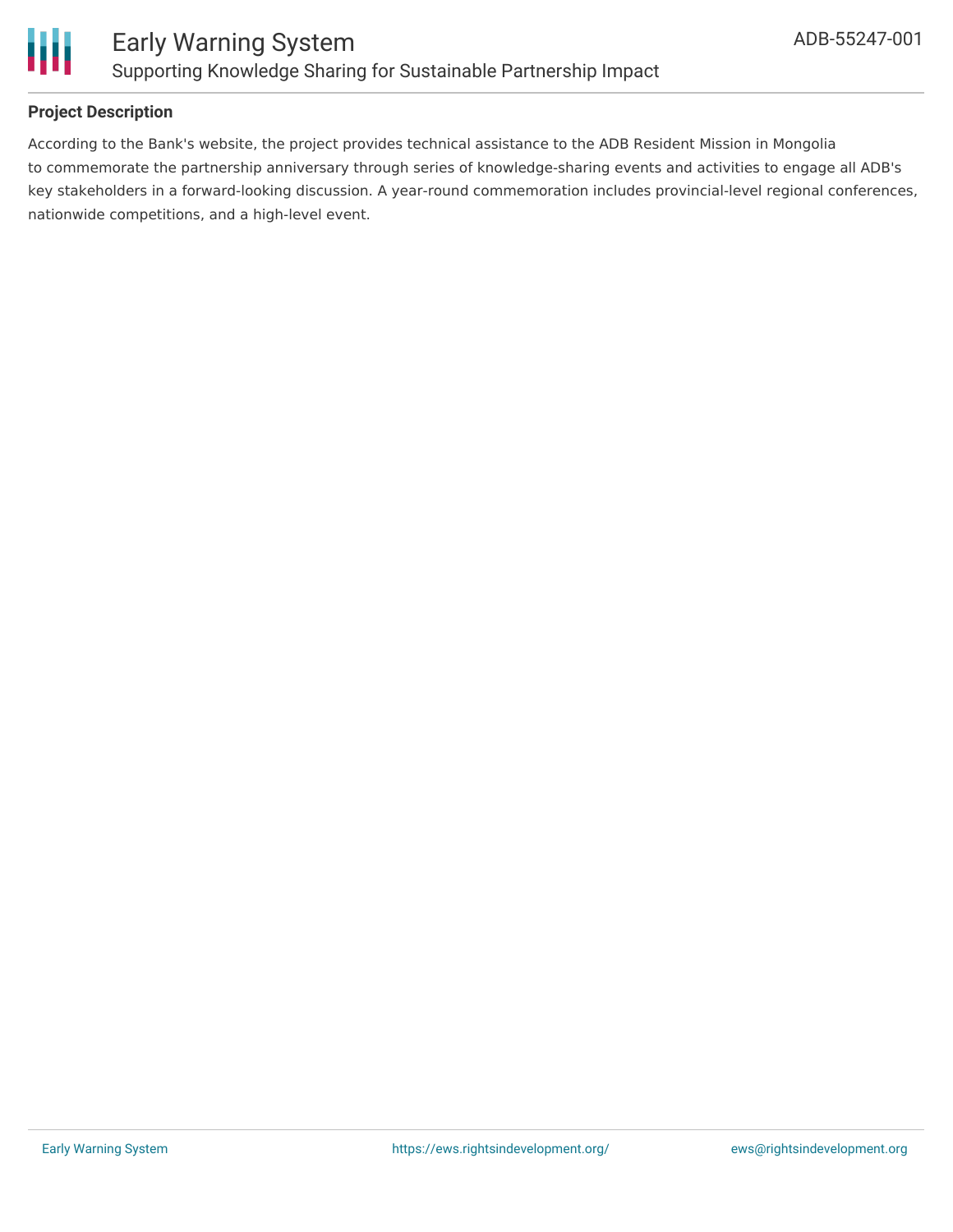

## Early Warning System Supporting Knowledge Sharing for Sustainable Partnership Impact

#### **Investment Description**

Asian Development Bank (ADB)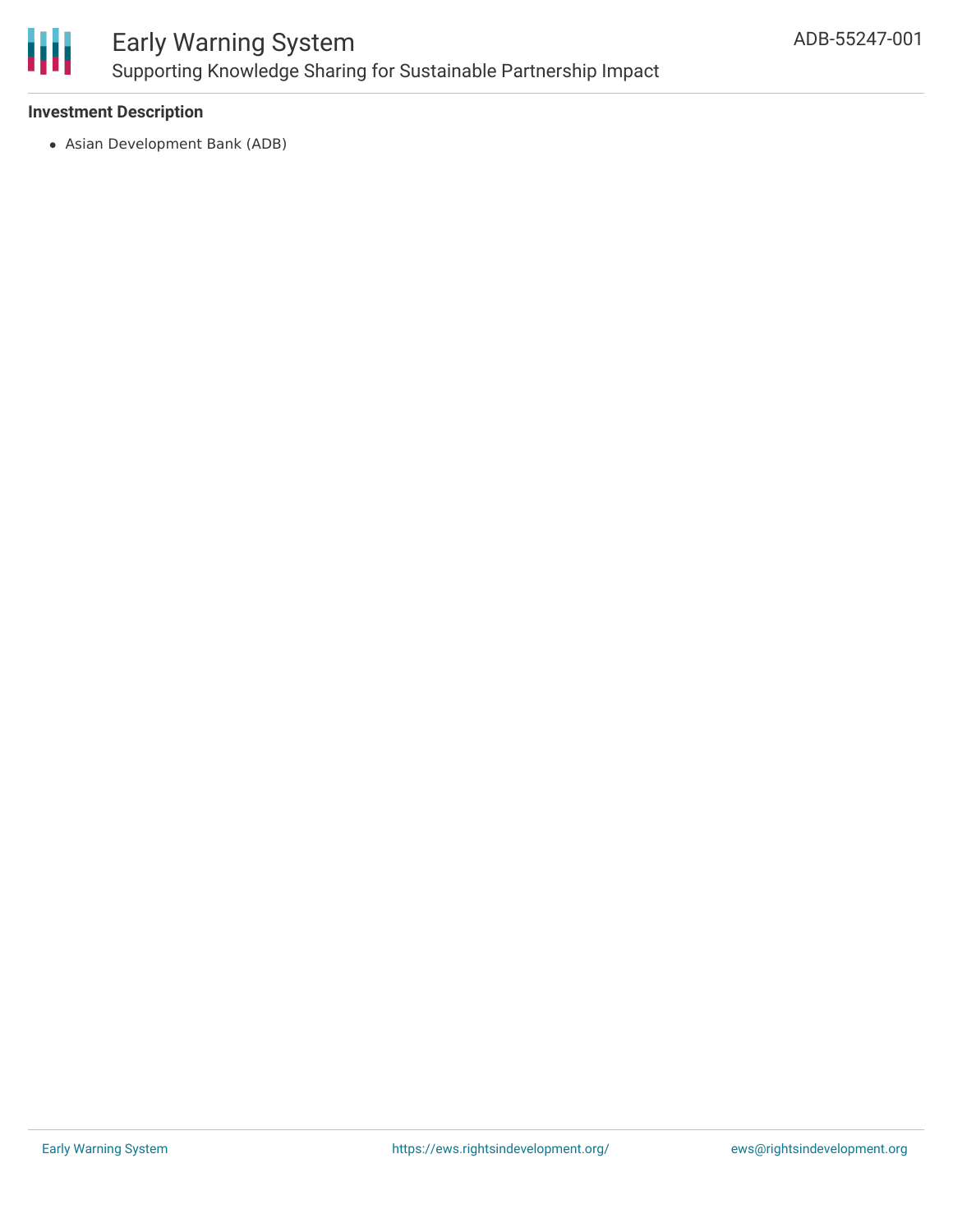#### **Contact Information**

PROJECT CONTACT INFORMATION

**Responsible ADB Officer** Ganzorig Gantuya, ADB East Asia Department, Mongolia Resident Mission

#### ACCESS TO INFORMATION

You can submit an information request for project information at: https://www.adb.org/forms/request-information-form

ADB has a two-stage appeals process for requesters who believe that ADB has denied their request for information in violation of its Access to Information Policy. You can learn more about filing an appeal at: https://www.adb.org/site/disclosure/appeals

#### ACCOUNTABILITY MECHANISM OF ADB

The Accountability Mechanism is an independent complaint mechanism and fact-finding body for people who believe they are likely to be, or have been, adversely affected by an Asian Development Bank-financed project. If you submit a complaint to the Accountability Mechanism, they may investigate to assess whether the Asian Development Bank is following its own policies and procedures for preventing harm to people or the environment. You can learn more about the Accountability Mechanism and how to file a complaint at: http://www.adb.org/site/accountability-mechanism/main.